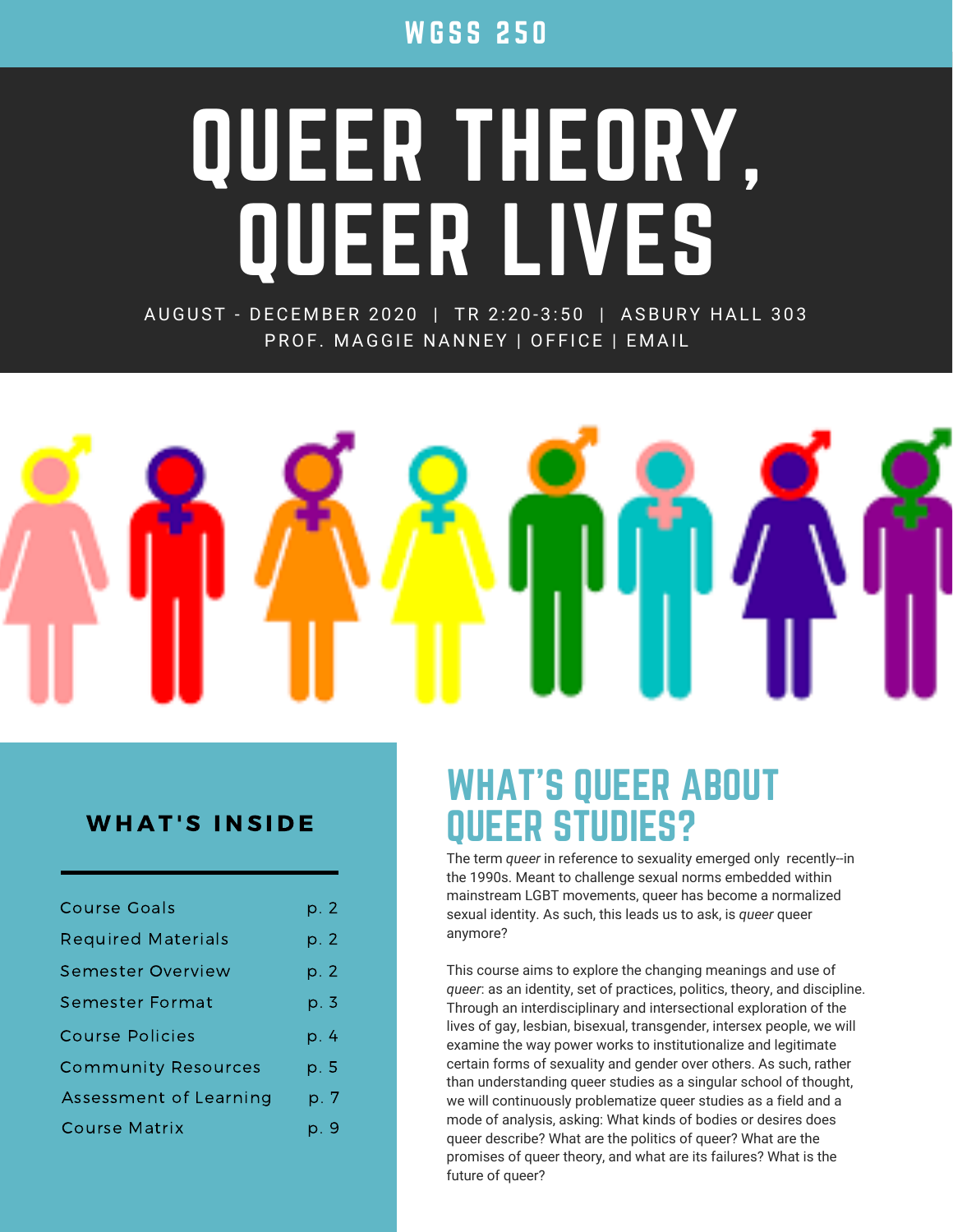## COURSE GOALS

- To explain and assess various perspectives within the fields of sexuality, LGBTQ, and queer studies;
- To illuminate the social processes involved in the public/private, individual/structural, local/global construction of desire, performance, identity, and interlocking forms of power;
- To understand the notion and practice of "queering" as a verb; and
- To apply the knowledge gathered from our studies to the scope of our own lives, our university, and our communities. and produce a well thought out analysis of, and prescription for, social change.

## REQUIRED MATERIALS

For this class, you will need access the following book. Copies are available through the bookstore, Amazon or other retailers (I recommend using independently-owned stores like Powells). All other materials will be made available through our Moodle site.

Barker, Meg-John and Julia Scheele. 2016. *Queer: A Graphic History.* London: Icon Books.



*If there is a concern regarding the cost of course materials, please contact me ASAP*

## SEMESTER OVERVIEW

| Week 1: Introductions                             |                              |
|---------------------------------------------------|------------------------------|
| Week 2: Defining the Terms and Concepts           | Final Group Survey           |
| Week 3: Denaturalizing Sex, Gender, and Sexuality |                              |
| Week 4: Queering Sexuality                        |                              |
| Week 5: Queer Normativities                       | Queering Paper 1 Due,        |
| Week 6: Queering Bodies                           |                              |
| Week 7: Queering Science and Knowledge            |                              |
| Week 8: Queering Methodology                      | Queering Paper 2 Due         |
| Week 9: No Class                                  |                              |
| Week 10: What's Trans about Queer Studies?        |                              |
| Week 11: Queering Race                            | Queering Paper 3 Due         |
| Week 12: Queering Violence                        |                              |
| Week 13: Queering the State                       |                              |
| Week 14: (R) No Class                             | Queering Paper 4 Due         |
| Week 15: Queering Queer                           |                              |
| Week 16: Presentations                            | Presentation and Final Paper |
|                                                   |                              |

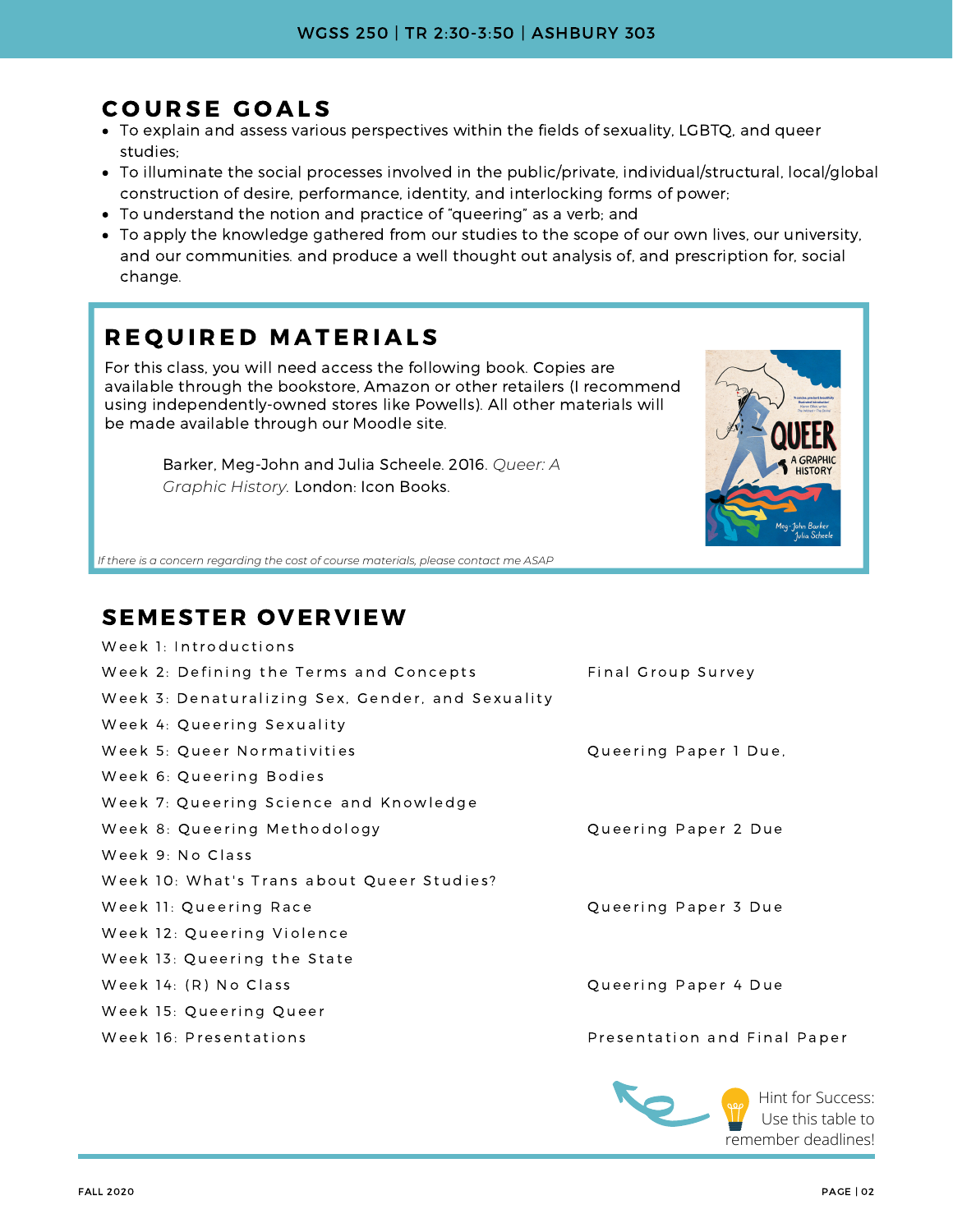## SEMESTER FORMAT

This class is organized around a seminar-style format. See the matrix for more information regarding readings and assessments.

#### Reading

Students will be assigned a combination of book selections + articles each week to prepare in advance of our designated meeting time. Assigned reading is listed daily in the course matrix. It is your responsibility to do the reading for every class. Please speak with me if there are any problems preventing you from doing so.

To gauge reading comprehension, and to begin discussion in class, you will need to submit 1 discussion question on Moodle for each class. See the matrix for more information about good discussion questions.

#### Discussion and Participation

*(30% of grade)*

Because this course is largely discussion based, students are expected to be active participants in course discussions, contributing to the conversation and pushing our thinking with deep, analytical questions. There are a wide range of possibilities for getting involved, including:

- Active listening
- Answering questions posed by the instructor
- Summarizing readings or ideas when asked
- Responding to other students' questions
- Building on previous points made by others
- Raising thoughtful questions of your own
- Asking for clarifications
- Critiquing or commenting on the texts
- Comparing and contrasting readings and other course materials
- Sharing exemplary experiences
- Engaging in critical reflection on your own and others' assumptions

Please see the "Guidelines for Classroom Participation" online for more information on classroom discussions. See the rubric below for more information about how attendance and participation will be graded.

## Queering Papers

*(30% of grade)*

Throughout the semester, there will be 4 "queering" response papers, of which you will select 2 of those topics to complete. These papers, 5-6 pages in length, will draw concepts from course readings and class discussion to "queer" an object or social phenomenon. Some topics may include additional research, such as looking at greeting cards at a store or interviewing friends and family members.

#### Final: Campus Survey Project

*(40% of grade)*

As a class, we will be working in groups throughout the semester to create, deploy, and analyze a campus climate project regarding LGBTQ history, experiences, opinions, and resources on DePauw's campus. Informed by our class literature and discussions, the purpose of this project is to situate queer theory in our current contexts, as well as to think through how we can use queer theory to create social change.

Depending on areas of interest (both topically and methodologically), groups of students will be tasked with different components of the project such as survey creation, interviews, literature review, etc., which will all come together in a final class presentation and report that will be open to the public. We will discuss the specific components of this project throughout the semester.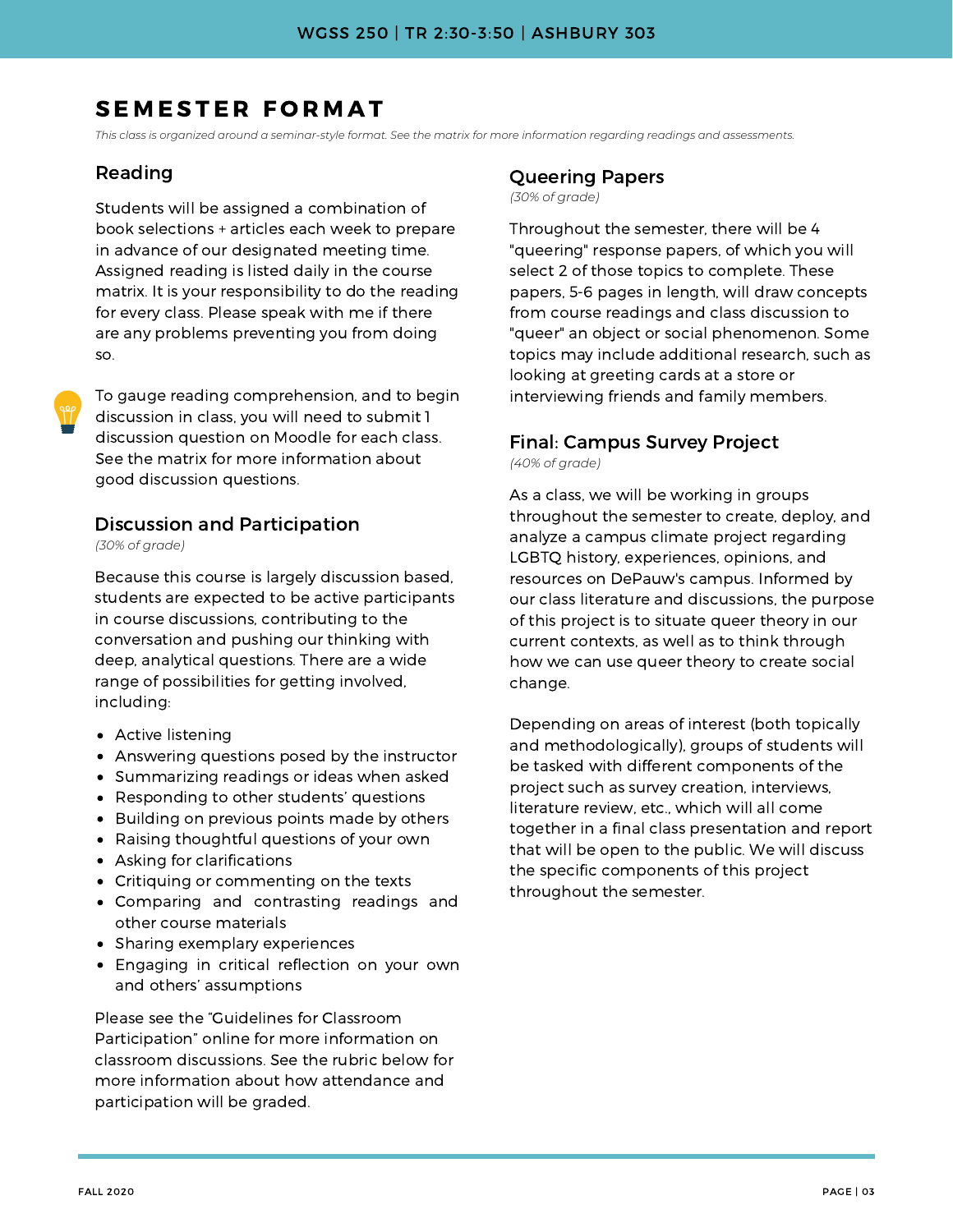## **CLASS POLICIES**

#### Attendance and Participation

In order to learn from one another, participation in class is expected. Participation may look differently each day, including active participation in class discussion, group activities, or paying attention to lectures and speakers. Activities and assignments will be turned in for class participation credit.

In order to participate, you need to show up to class. Attendance will be taken at the beginning of each class period. Class attendance is taken to keep track of who is present, and with better attendance (90% of classes attended) and if you are borderline on a grade, it will help boost your grade, but never will it hinder your grade. Remember, attendance alone is not enough.You should also ask questions, answer questions, and/ or initiate discussion.

Life, however, sometimes happens and we must miss class. We are human after-all. You are adults and can make decisions for yourselves regarding if you come to class or not. Should you miss class, you need to make necessary arrangements with your peers to review what you missed. Participation and activity points will not be able to be made up should you miss class unless with a note from Health Services, a medical or mental health professional, other professor, or Class Dean.

Children and other dependents are welcome to the class if care plans fall through. Please email me should this be a concern or if you need to bring your children to class.

If you begin to miss class consistently or for a long period of time, I may check in with you to make sure everything is okay. I will also encourage you to speak with your Class Dean or other appropriate resource on campus as needed

#### Late Work

Late work will not be accepted unless prior arrangements are made (for example, religious holidays). If you need an extension on work, please contact me to discuss appropriate arrangements.

#### Expected Work Load

You should expect approximately 30-50 pages of reading and assignments for each class.

#### Emails and Grades

Learning is not just a matter of knowing material, but the ability to grow and show how you can apply the material in class. Therefore, I believe that grades should reflect how you have grown as a scholar throughout the semester, not just if you get an answer correct. While I do my best to provide you opportunities to succeed, it is also up to you do put in the work.

To maintain a sense of work-life balance, I will not by answering emails after 7pm during the weekdays or on the weekends after 5pm on Friday until Monday morning. I will respond to all emails, except over the weekends, within 24 hours.

I cannot discuss grades over email. Please wait 24 hours after receiving feedback/grades, and after such time if you still have a question, feel free to contact me to arrange a meeting.

#### Office Hours/ Drop In Hours

Office hours are times in which I will be available, regardless if you have an arranged meeting with me, in my office. Feel free to drop in at that time to discuss class matters. These hours are subject to change, and I will make an announcement in class and over email in advance if this occurs.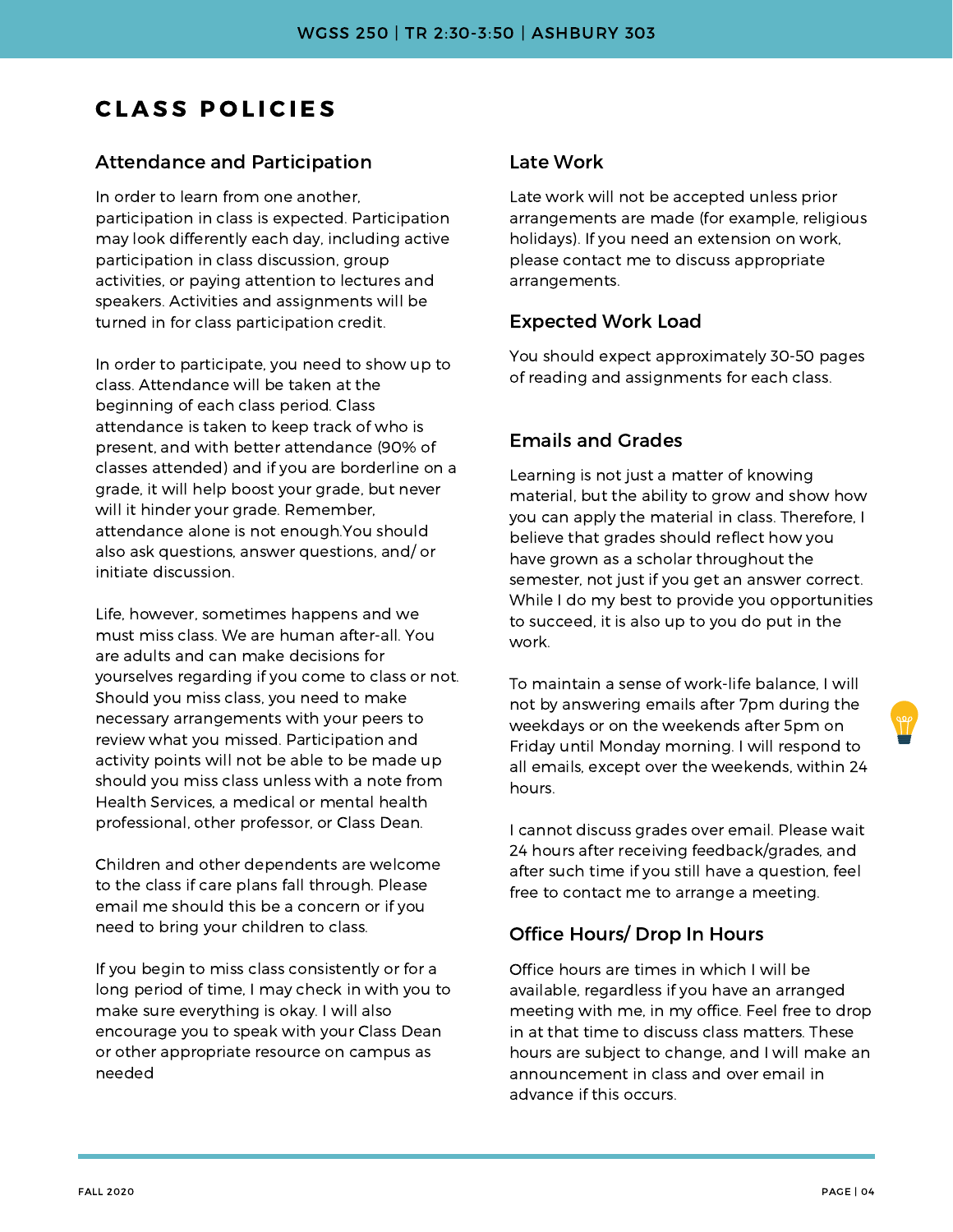Below are some possible reasons students might want to attend drop-in hours:

- You missed a class and want to talk about what you missed after you reviewed materials and notes from peers
- You're not quite sure you understand a concept from class and want to discuss the concept in more detail
- You want to discuss preparing for an assignment
- You would like to discuss how to improve on future assignments
- You're interested in Women's and Gender Studies and want to learn more about the programs and careers

Though you are welcome to come to my office to talk about anything!

#### **Technology**

Technology, including laptops, tablets and ereaders, are permitted in the classroom for class purposes only such as looking at readings, videos, and taking notes. We will use these devices from time to time in our class activities, and I will let you know a class period prior so that you may be prepared to use them. If computers become a distraction for students including browsing/ shopping online, doing work for another class, gaming, or texting, I will revise this policy and ask that they be put away. I ask that cellphones are put away and on vibrate/silent during class as a sign of respect to both me and your peers and to show your active participation and attention in class. If there is an emergency requiring a cell phone be made available, please talk to me before the class period begins.

## **COMMUNITY RESOURCES**

#### Academic Integrity

Cheating, plagiarism, submission of the work of others, etc. violates DePauw's policy on academic integrity and may result in penalties ranging from a lowered grade to course failure, suspension or expulsion.

The policy and discussion of each student's obligations and rights can be found in the Student Handbook. The policy is also available at:

http://www.depauw.edu/handbooks/academic/

If you have any questions about my expectations regarding academic integrity, including my expectations regarding group work, it is your responsibility to ask me.

#### Pronouns and Names



Please contact me if you would like to discuss pronouns or names that you use. I use they/them pronouns and request that students respect the pronouns of their classmates. I also acknowledge that pronouns and names may change- please let me know if this is the case.

#### Course Etiquette

Due to the personal nature of this course, class discussions and all other course interactions will be respectful and dignified. All participants will be accountable for their comments in this course. See the Student Handbook for definitions and policies on harassment and intolerable behavior.

Classroom etiquette also means engaging with ideas that are different from your own in a respectful manner, even when you may have serious disagreements. Constructive criticism is certainly encouraged. Personal attack, on the other hand, will not be tolerated. In the first week of class, we will do a series of activities that will help us, as a class, learn to constructively discuss sensitive topics and to work together and collaboratively build discussion guidelines.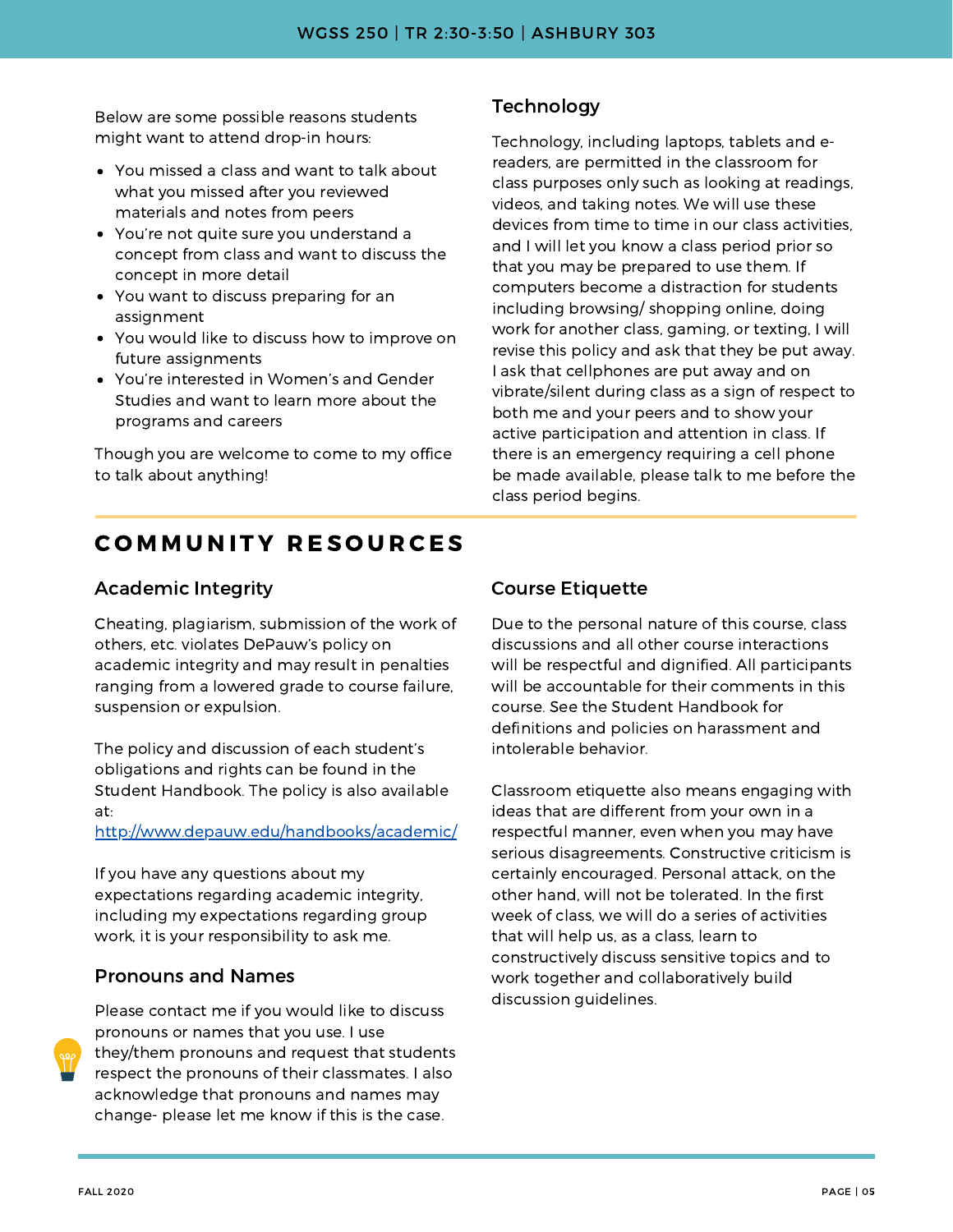#### Writing Support

Any and all times you utilize someone else's idea or words, either from text or online, a full citation must be used to acknowledge the author's work. For more information about citations, please feel free to discuss with me, and consult http://owl.english.purdue.edu In this course, ASA, APA, and Chicago style citations will be accepted. Additional services on campus are available with learning how to properly cite material. For more information visit the campus writing center.

#### Confidential Information

All information shared with me or in class should be treated as completely confidential. Under university policy and federal law, the only time confidentiality will not be maintained is during times regarding sexual harassment or assault or in the instance (or threat of) violence or harm to oneself or another.

Though the assignments do not require sharing of personal experiences, if there is a concern regarding sensitive experiences, please contact me and we will come up with alternative solutions.

#### Content Warning

Reading and discussing these texts can be demanding in ways that are often unexpected, and your success in this class will require an open and even engagement with explicit material, even if you do not agree with the text's arguments. A word of warning: some of the texts presented in this course are explicit and may be uncomfortable, but never should they feel unsafe. Please feel free to discuss with me, or contact any of the sources below, should a topic in the course create an unsafe environment for you mentally, emotionally, or culturally, academically, or socially.

#### Accessibility

Disabilities can be visible and invisible, and I am dedicated to ensuring that all students succeed in our course.

Please contact me early in the semester to discuss options if the design of this course produces barriers to full and meaningful participation. I am happy to work with you and the Student Accessibility Services to make this course accessible.

Detailed information on documentation requirements, accommodations and services, and other related information can be found on the course website under "Resources". These accommodations and services are coordinated through the SAS staff in the Union building. For additional information, please contact the SAS office at phone number (765-658-6267) or email (studentaccessibility@depauw.edu).

#### Academic Support Resources

*There are a number of services on campus that are available for your academic success. See the course Moodle site for links and contact information for the following resources:*

Class Deans Office Counseling Services Student Accessibility Services Office of Diversity, Equity, and Inclusion Religious and Spiritual Life Student Success Center Women's Center Writing Center

\*\*\*This syllabus and course schedule is subject to change should the instructor find it necessary for the success of the students.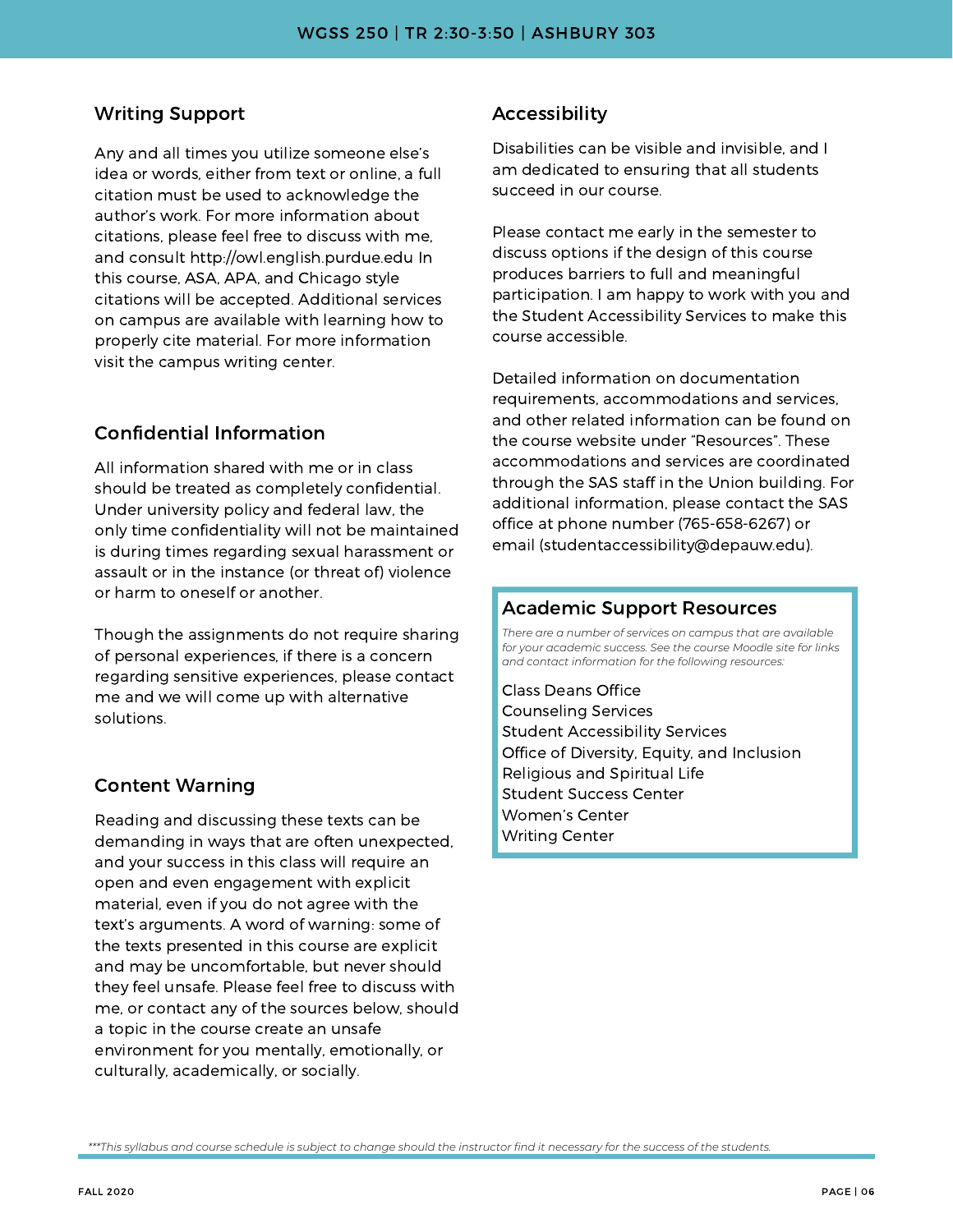## ASSESSMENT OF LEARNING

*Further instructions for assignments can be found on the course Moodle page*

| <b>Final Grade Weights</b>       |       | <b>Grade Distribution</b> |
|----------------------------------|-------|---------------------------|
| Participation and Activities     |       |                           |
| Participation 15%                | A     | 100-93%                   |
| Discussion Questions 5%          | $A -$ | 92-90%                    |
| Activities 10%                   | $B+$  | 89-87%                    |
|                                  | B     | 86-83%                    |
| Queering Papers                  | B-    | 82-80%                    |
| Paper 1 15%                      | $C+$  | 79-77%                    |
| Paper 2 15%                      | C     | 76-73%                    |
|                                  | $C-$  | 72-70%                    |
|                                  | D+    | 69-67%                    |
| Campus Survey Project            | D     | 66-63%                    |
| Project Contribution Proposal 5% | D-    | 62-60%                    |
| Participation 10%                | F     | 59-0%                     |
| Presentation 10%                 |       |                           |
| Written Reflection 15%           |       |                           |

#### Discussion Question Guide

For each class, you are required to submit one discussion post based on the readings. You will be assessed both on completion as well as the quality of your post. These may be used for group discussions, assessment of student understanding of materials, and bonus opportunities. Discussion posts will be submitted on the class Moodle page by 8:00am before class each day.

A good post does the following:

- Requires use of critical analysis skills of class issues and concepts, Synthesizing/ comparing one or more readings
- Requires demonstration of both factual knowledge of content and comprehension and application of the knowledge
- It should not be a simple "look up in the readings" "yes or no/true or false" or "what's your opinion/do you agree" questions
- This could include links to outside articles or news with ties to the readings, questions, vocabulary, half-formed thoughts, etc.

#### Examples:

*How has activism changed since the advent of the internet and social media? How has the line blurred between legally allowed activism and illegal behavior?*

This is a good question because it does not have a clear yes/no or correct

answer, allowing for people to engage with critical thinking about what social movements are

*In what ways does the students in Pascoe's study on "fag discourse" highlight how gender and sexuality are intersectional through Schilt and Westbrook's "determining gender" framework?*

This is a good question because it attempts to synthesize two readings to understand how these concepts are related.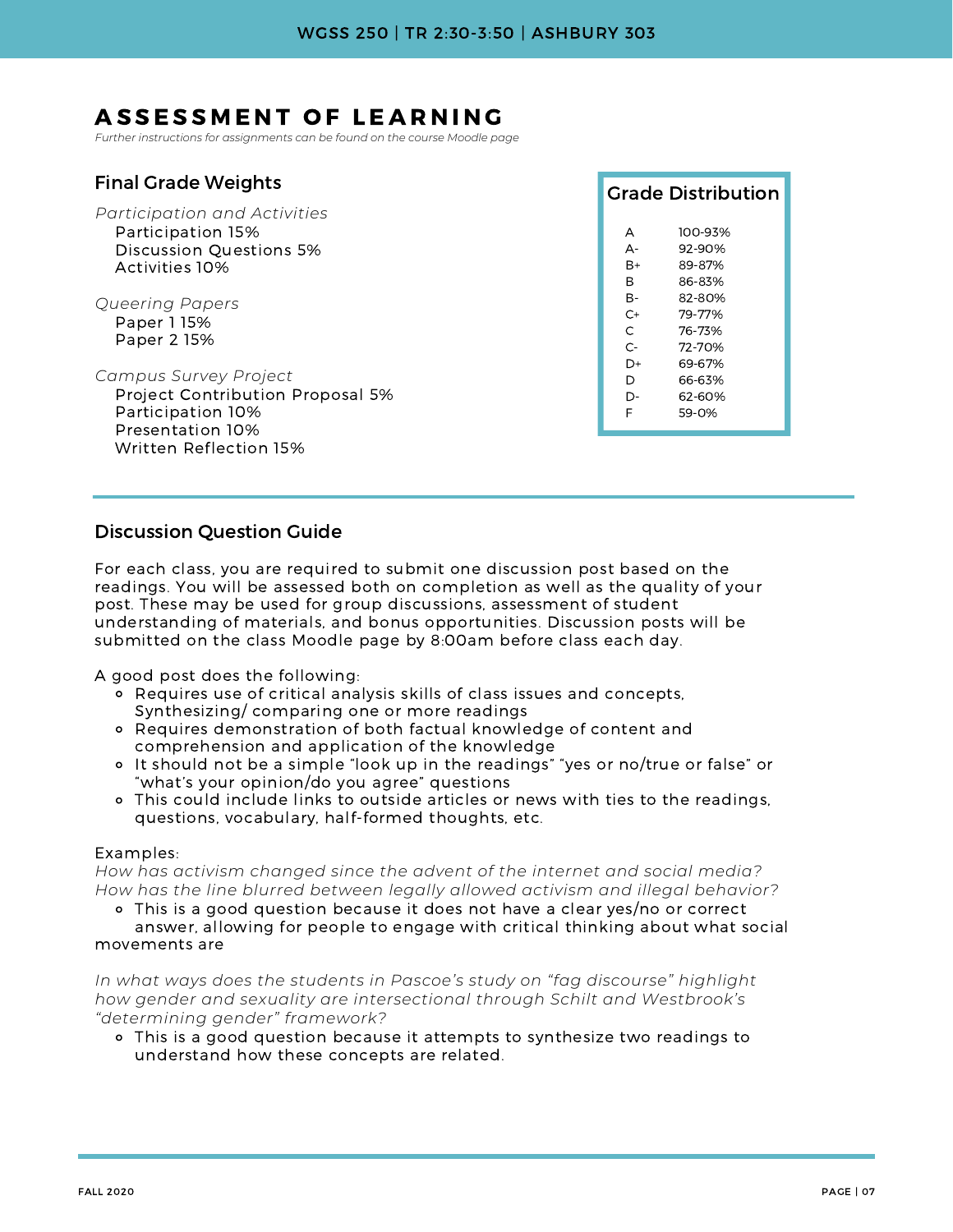## ASSESSMENT OF LEARNING

*Further instructions for assignments can be found on the course Moodle page*

### Participation Rubric

| <b>ITEM</b>              | <b>ASSESSMENT</b>                                                                                                                                                                                                                                                               | <b>POINTS</b> |
|--------------------------|---------------------------------------------------------------------------------------------------------------------------------------------------------------------------------------------------------------------------------------------------------------------------------|---------------|
| Active listening         | Actively listens when others speak, as indicated by<br>comments that incorporate and build on the ideas of others                                                                                                                                                               | /25           |
| Critical engagement      | Demonstrates a deep understanding of the topics through<br>engagement and citation of the majority of texts<br>Exercises higher-order thinking skills including analysis,<br>synthesis, evaluation, and critique<br>Supports ideas with relevant evidence from course materials | /25           |
| Impact on seminar        | Proactively contributes to discussions by raising thought-<br>provoking questions<br>Comments frequently and helps moves the seminar<br>conversation forward                                                                                                                    | 25            |
| Quality of participation | Actively participates at appropriate times<br>Attendance is regular and timely<br>Interactions with peers is respectful                                                                                                                                                         | '25           |
| Discussion questions     | Submits discussion questions on time<br>Questions are thoughtful and engaging                                                                                                                                                                                                   | 25            |

#### Queering Paper Rubric

| <b>ITEM</b>  | <b>ASSESSMENT</b>                                                                                                                                                                                                                                                                                                                                                                                                                                                             | <b>POINTS</b> |
|--------------|-------------------------------------------------------------------------------------------------------------------------------------------------------------------------------------------------------------------------------------------------------------------------------------------------------------------------------------------------------------------------------------------------------------------------------------------------------------------------------|---------------|
| Ideas        | The concepts discussed in the instructions are defined and used<br>correctly<br>The ideas used are interesting and demonstrate sophistication in<br>thought                                                                                                                                                                                                                                                                                                                   | 25            |
| Organization | Central ideal/thesis/argument is clearly communicated and worth<br>developing, yet limited enough to be manageable<br>Uses a logical structure appropriate to subject, purpose, audience,<br>and thesis<br>Space is taken to pause and explain/reflect on one portion before<br>introduction of new information with clear and organized<br>transitions<br>Paragraphs are kept on topic                                                                                       | ′25           |
| Mechanics    | Spelling, punctuation, proper sentence structure are all executed<br>Formal writing style is utilized (no "loling," contractions, winks,<br>abbreviating "you" with "u" etc)<br>Sentences are varied, yet clearly structured and carefully focused,<br>not long and rambling<br>Uses proper style citation both in-text and in references<br>Draws on appropriate sources and uses evidence appropriately and<br>effectively to provide sufficient evidence to support thesis | 25            |
| Overall      | All questions are answered thoroughly and thoughtfully<br>Page requirements are met (no huge chunks of space at the top<br>with headings or at the bottom, tables or images in-text, large<br>footnotes, or references counted in word count-full page must be<br>typed to be considered a page [i.e. full 3rd page to be considered 3<br>pages])                                                                                                                             | 25            |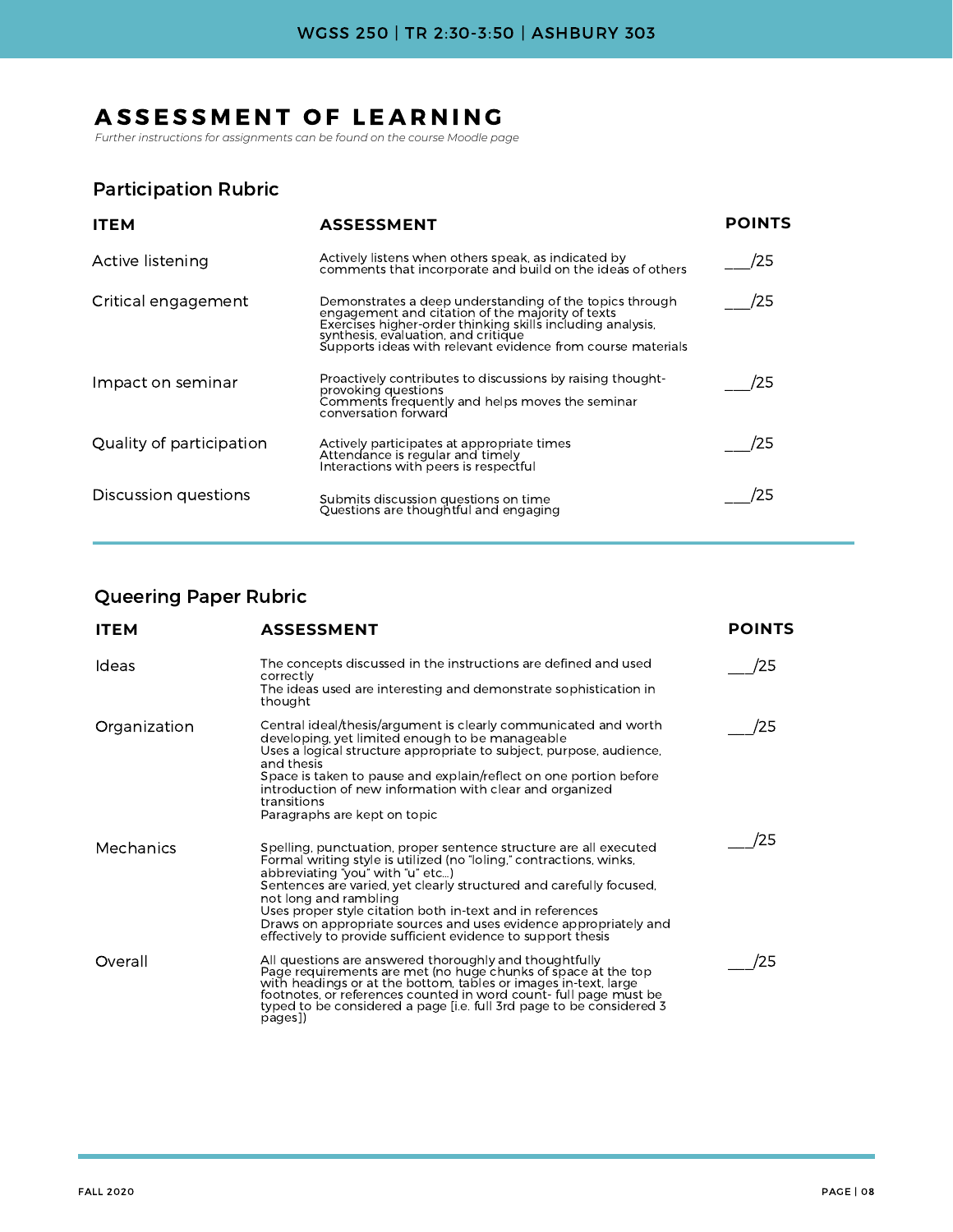daily and doughthorics are due in or

| Date<br>Aug 27   | <b>Topic</b><br>Introductions         | Reading<br>No Reading                                                                                                                                                                                                                           | Assignments                 |
|------------------|---------------------------------------|-------------------------------------------------------------------------------------------------------------------------------------------------------------------------------------------------------------------------------------------------|-----------------------------|
| Sep 1<br>Sep 3   | Defining the<br>Terms and<br>Concepts | Tuesday:<br>Barker & Scheele, <i>Queer: A Graphic History</i> (1 <sup>st</sup> Third)                                                                                                                                                           | Final Group<br>Survey Due   |
|                  |                                       | Thursday:<br>Barker & Scheele, Queer: A Graphic History (2nd Third)                                                                                                                                                                             |                             |
| Sep 8<br>Sep 10  | Denaturalizing<br>Sex and Gender      | Tuesday:<br>Barker & Scheele, <i>Queer: A Graphic History</i> (3 <sup>nd</sup> Third)                                                                                                                                                           |                             |
|                  |                                       | Thursday:<br>Fausto Sterling, Anne. 1993. "The Five Sexes: Why Male and Female<br>are Not Enough." The Sciences. 20-25.                                                                                                                         |                             |
|                  |                                       | Kessler, Suzanne. 1990. "The Medical Construction of Gender: Case<br>Management of Intersexual Infants." Signs: Journal of Women in Culture<br>and Society 16(1):3-26.                                                                          |                             |
|                  |                                       | Markowitz, Sally. 2017. "Pelvic Politics: Sexual Dimorphism and Racial<br>Difference." Pp. 43-55 in <i>Queer Feminist Science Studies</i> , edited by C.<br>Cipolla, K. Gupta, D.A. Rubin, and A. Willey. Seattle: University of<br>Washington. |                             |
| Sep 15<br>Sep 17 | Queering<br>Sexuality                 | Tuesday:<br>Katz, Jonathan Ned. 1995. The invention of heterosexuality. Chicago:<br>The University of Chicago Press. (pp. 83-112).                                                                                                              |                             |
|                  |                                       | Weeks, Jeffrey. 1996. "The Construction of Homosexuality." Pp. 41-63<br>in Queer Theory/Sociology, edited by S. Seidman. Oxford: Blackwell.                                                                                                     |                             |
|                  |                                       | Thursday:<br>Rupp, Leila J., and Verta Taylor. 2010. "Straight Girls Kissing." Contexts<br>$9(3):28-32.$                                                                                                                                        |                             |
|                  |                                       | Ritchie, Ani and Meg Barker. 2006. 'There aren't words for what we do<br>or how we feel so we have to make them up': Constructing<br>polyamorous languages in a culture of compulsory monogamy.<br>Sexualities, 9(5): 584-601.                  |                             |
| Sep 22<br>Sep 24 | Queer<br>Normativities                | Tuesday:<br>Warner, Michael. 2000. "What's wrong with normal?" in <i>The Trouble</i><br>with Normal: Sex Politics, and the Ethnics of Queer Life, by M. Warner.<br>Cambridge: Harvard University Press.                                         | Queering<br>Paper #1<br>Due |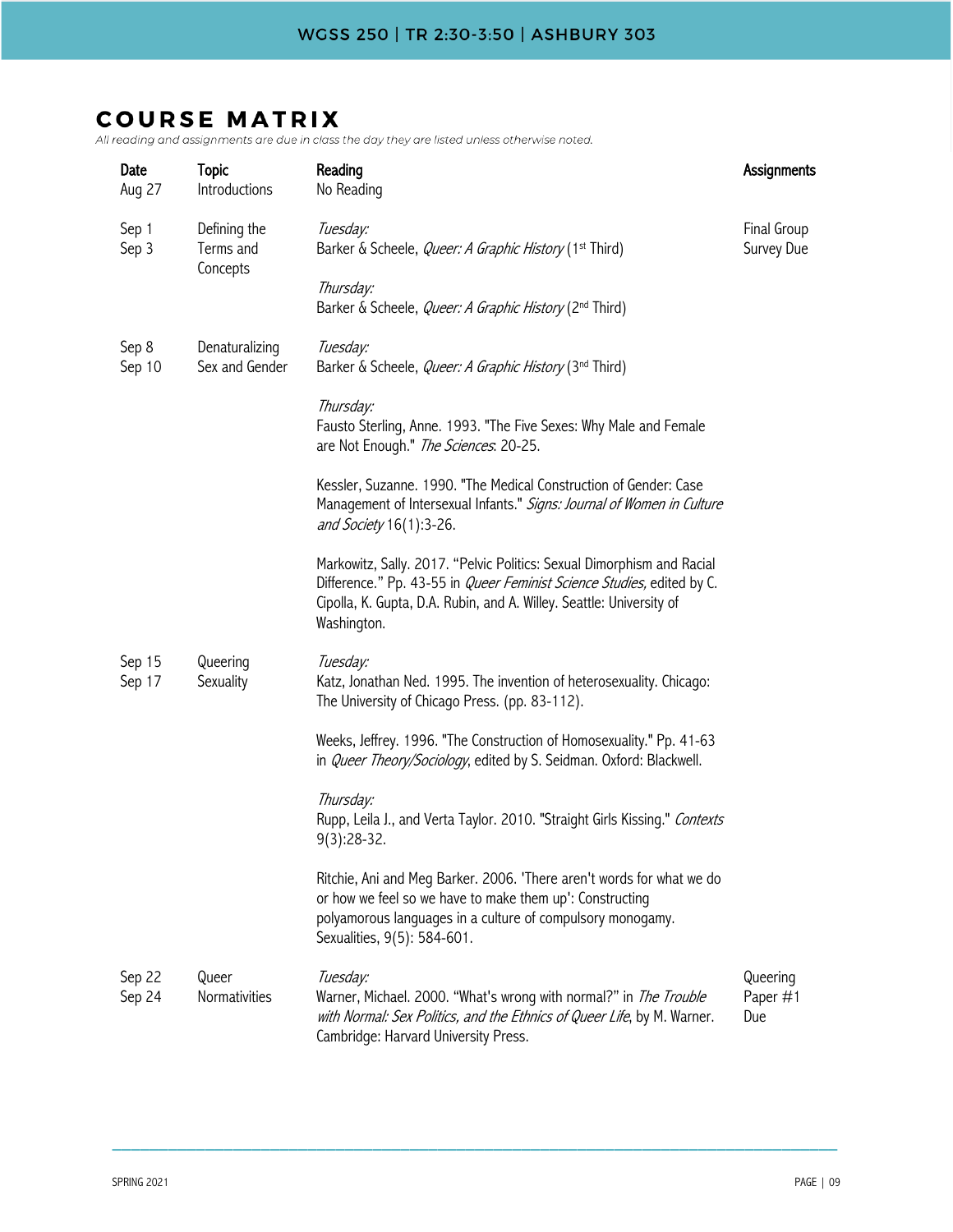| All reading and assignments are due in class the day they are listed unless otherwise noted. |                                   |                                                                                                                                                                                                                                                                                                                    |  |  |
|----------------------------------------------------------------------------------------------|-----------------------------------|--------------------------------------------------------------------------------------------------------------------------------------------------------------------------------------------------------------------------------------------------------------------------------------------------------------------|--|--|
|                                                                                              |                                   | Jakobsen, Janet. 1998. "Queer is? Queer does? Normativity and the<br>Problem with Resistance." GLQ: A Journal of Lesbian and Gay Studies<br>$4(4):511-536.$                                                                                                                                                        |  |  |
|                                                                                              |                                   | Thursday:<br>Schilt, Kristen and Laurel Westbrook. 2009. "Doing Gender, Doing<br>Heteronormativity: 'Gender Normals,' Transgender People, and the<br>Social Maintenance of Heterosexuality." Gender & Society 23(4):440-<br>464.                                                                                   |  |  |
|                                                                                              |                                   | Duggan, Lisa. 2002. "The New Homonormativity: The Sexual Politics of<br>Neoliberalism" in Materializing Democracy, eds. Russ Castronuevo and<br>Dana Nelson. Durham: Duke.                                                                                                                                         |  |  |
| Sep 29<br>Oct 1                                                                              | Queering Bodies                   | Tuesday:<br>Butler, Judith. 1993. Bodies That Matter: On the Discursive Limits of<br>'Sex.' New York: Routledge.<br>(Preface, Introduction, and Chapter 1; pp. ix-55).                                                                                                                                             |  |  |
|                                                                                              |                                   | Thursday:<br>Pyle, Nathaniel and Noa Klein. 2011. "Fat Hairy. Sexy: Contesting<br>Standards of Beauty and Sexuality in the Gay Community." Pp. 78-87 in<br>Embodied Resistance: Challenging the Norms, Breaking the Rules,<br>edited by C. Bobel and S. Kwan. Nashville: Vanderbilt University Press.              |  |  |
|                                                                                              |                                   | McRuer, Robert. 2013. "Compulsory Able-Bodiedness and<br>Queer/Disabled Existence." Pp. 369-378 in The Disabilities Studies<br>Reader, edited by L.J. Davis. New York: Routledge.                                                                                                                                  |  |  |
| Oct 6<br>Oct 8                                                                               | Queering Science<br>and Knowledge | Tuesday:<br>Martin, Emily. 1991. "The Egg and the Sperm: How Science has<br>Constructed a Romance Based on Stereotypical Male-Female Roles."<br>Pp. 248-254 in Sex, Gender, and Sexuality: The New Basics, An<br>Anthology, edited by A. L. Ferber, K. Holcomb, T. Wentling. New York:<br>Oxford University Press. |  |  |
|                                                                                              |                                   | Somerville, Siobhan. 1994. "Scientific Racism and the Invention of the<br>Homosexual Body." Journal of the History of Sexuality 5(2):243-266.                                                                                                                                                                      |  |  |
|                                                                                              |                                   | Thursday:<br>Stryker, Susan. 2006. "(De)Subjugated Knowledges: An Introduction to<br>Transgender Studies." Pp. 1-17 in The Transgender Studies Reader,<br>edited by S. Stryker and S. Whittle. New York: Routledge.                                                                                                |  |  |
|                                                                                              |                                   | Irvine, Janice M. 2014. "Is Sexuality Research 'Dirty Work'?<br>Institutionalized Stigma in the Production of Sexual Knowledge."<br>Sexualities 17(5-6):632-656.                                                                                                                                                   |  |  |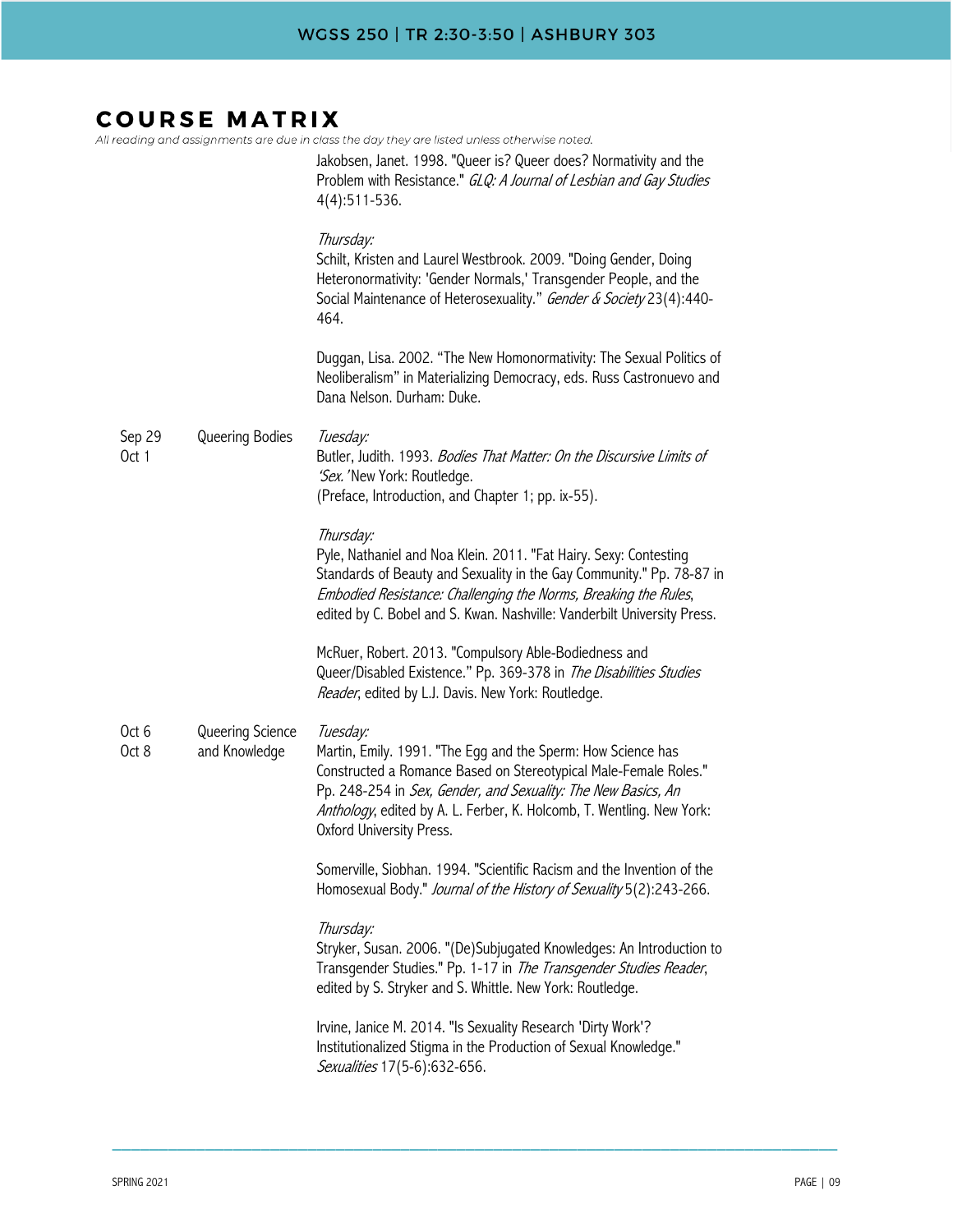All reading and assignments are due in class the day they are listed unless otherwise noted.

| Oct 13<br>Oct 15 | Queering<br>Methodology                 | Tuesday:<br>Rochlin, Martin. 2004. "Heterosexism in Research: The Heterosexual<br>Questionnaire." Pp. 299-300 in Sex, Gender, and Sexuality: The New<br>Basics, An Anthology, edited by A. L. Ferber, K. Holcomb, T. Wentling.<br>New York: Oxford University Press. | Queering<br>Paper #2<br>Due |
|------------------|-----------------------------------------|----------------------------------------------------------------------------------------------------------------------------------------------------------------------------------------------------------------------------------------------------------------------|-----------------------------|
|                  |                                         | Bettinger, Thomas V. 2013. "Ethical and Methodological Complexities<br>in Research Involving Sexual Minorities." New Horizons in Adult<br>Education and Human Resource Development 24(1):43-58.                                                                      |                             |
|                  |                                         | Allen, Louisa. 2010. "Queer(y)ing the Straight Researcher: The<br>Relationship? between Researcher Identity and Anti-Normative<br>Knowledge." Feminism Psychology 20(2):147-165.                                                                                     |                             |
|                  |                                         | Thursday:<br>Ferguson, Joshua M. 2013. "Queering Methodologies: Challenging<br>Scientific Constraint in the Appreciation of Queer and Trans Subjects."<br>Qualitative Report 18(25):1.                                                                               |                             |
| Oct 20<br>Oct 22 | NO CLASS                                |                                                                                                                                                                                                                                                                      |                             |
| Oct 28<br>Oct 29 | What's Trans<br>about Queer<br>Studies? | Tuesday:<br>Stone, Sandy. 2006. "The Empire Strikes Back: A Posttranssexual<br>Manifesto." Pp. 221-235 in The Transgender Studies Reader, edited by<br>S. Stryker and S. Whittle. New York: Routledge.                                                               |                             |
|                  |                                         | Keegan, Cael. 2020. "Getting Disciplined: What's Trans About Queer<br>Studies Now?" Journal of Homosexuality 67(3):384-397.                                                                                                                                          |                             |
|                  |                                         | Thursday:<br>Towle, Evan B. and Lynn M. Morgan. 2006. "Romancing the<br>Transgender Native: Rethinking the Use of the 'Third Gender" Concept."<br>Pp. 666-684 in The Transgender Studies Reader, edited by S. Stryker<br>and S. Whittle. New York: Routledge.        |                             |
|                  |                                         | Namaste, Vivian K. 2000. "Tragic Misreadings: Queer Theory's Erasure<br>of Transgender Subjectivity." Pp. 9-23 in Invisible Lives: The Erasure of<br>Transsexual and Transgendered People, by V. K. Namaste. Chicago:<br>University of Chicago Press.                |                             |
| Nov 3<br>Nov 5   | Queering Race                           | Tuesday:<br>Ford, Richard Thompson. 2007. "What's Queer about Race?" South<br>Atlantic Quarterly 106(3):477-484.                                                                                                                                                     | Queering<br>Paper #3<br>Due |
|                  |                                         | Stryker, Susan. 2015. "Caitlyn Jenner and Rachel Dolezal: Identification,<br>Embodiment, and Bodily Transformation," AHA Today, American<br>Historical Association.                                                                                                  |                             |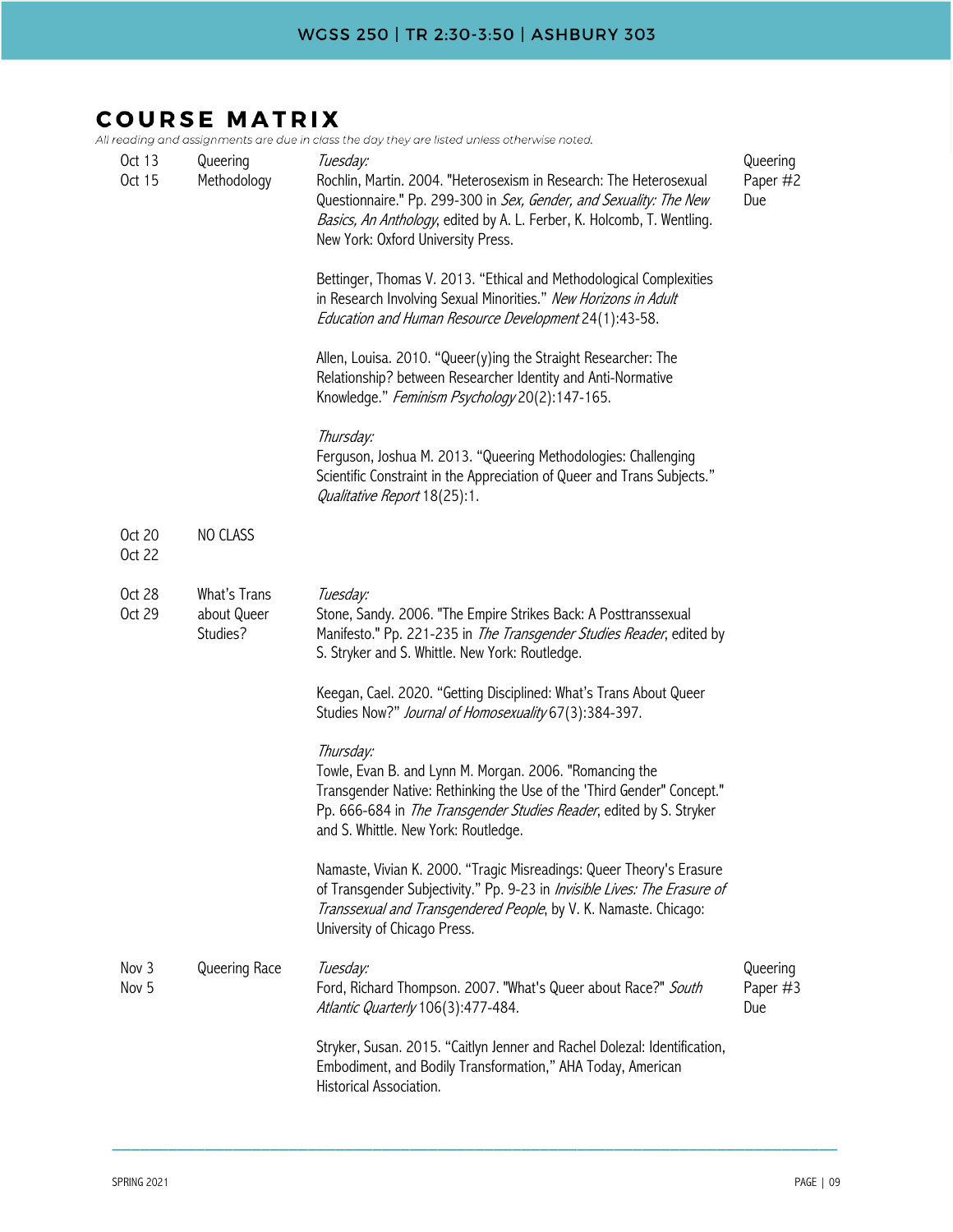#### **COURSE MATRIX**  $All$

|                  |                       | l reading and assignments are due in class the day they are listed unless otherwise noted.<br>Thursday:<br>Lee, JeeYeun. 1996. "Why Suzie Wong is Not a Lesbian: Asian and<br>Asian American Lesbian and Bisexual Women and<br>Femme/Butch/Gender Identities." Pp. 115-132 in Queer Studies: A<br>Lesbian, Gay, Bisexual, and Transgender Anthology, edited by B.<br>Beemyn and M. Eliason. New York: New York University Press.<br>Riggs, Reuben. 2015. "Meeting Queerness and Blackness in<br>Ferguson," QED: A Journal in Queer Worldmaking 2(2): 184-192. |                             |
|------------------|-----------------------|---------------------------------------------------------------------------------------------------------------------------------------------------------------------------------------------------------------------------------------------------------------------------------------------------------------------------------------------------------------------------------------------------------------------------------------------------------------------------------------------------------------------------------------------------------------|-----------------------------|
| Nov 10<br>Nov 12 | Queering<br>Violence  | Tuesday:<br>Hlavka, Heather R. 2014. "Normalizing sexual violence: young women<br>account for harassment and<br>Abuse." Gender & Society 28(3): 337-358.                                                                                                                                                                                                                                                                                                                                                                                                      |                             |
|                  |                       | Projansky, Sarah. 2001. "Film and television narratives at the<br>intersection of rape and postfeminism "pp. 90-120 in Watching rape:<br>Film and television in postfeminist culture. New York: NYU Press.                                                                                                                                                                                                                                                                                                                                                    |                             |
|                  |                       | Thursday:<br>Piepzna-Samarasinha, Leah Lakshmi. 2008. "What It Feels Like When It<br>Finally Comes Out: Surviving Incest in Real Life." Pp. 93-106 in Yes<br>Means Yes: Visions of Female Sexual Power & a World Without Rape,<br>edited by J. Friedman and J. Valenti. Berkeley: Seal Press.                                                                                                                                                                                                                                                                 |                             |
|                  |                       | Woodiwiss, Jo. 2014. "Beyond a Single Story: The Importance of<br>separating 'harm' from 'wrongfulness' and 'sexual innocence' from<br>'childhood' in contemporary narratives of childhood sexual abuse."<br>Sexualities 17(1-2):139-158                                                                                                                                                                                                                                                                                                                      |                             |
| Nov 17<br>Nov 19 | Queering the<br>State | Tuesday:<br>Smith, Andrea. 2002. "Better Dead than Pregnant: The Colonization of<br>Native Women's Reproductive Health." Pp. 123-146 in Policing the<br>National Body: Race, Gender and Criminalization, edited by J. Silliman<br>and A. Bhattacharjee. Cambridge, MA: South End Press.                                                                                                                                                                                                                                                                       | Queering<br>Paper #4<br>Due |
|                  |                       | Bassichis, Morgan, Alexander Lee, and Dean Spade. 2010. "Building<br>an Abolitionist Trans and Queer Movement with Everything We've Got,"<br>Pp. 15-40 in Captive Genders: Trans Embodiment and the Prison<br>Industrial Complex, ed. Eric A. Stanley and Nat Smith. Oakland: AK<br>Press.                                                                                                                                                                                                                                                                    |                             |